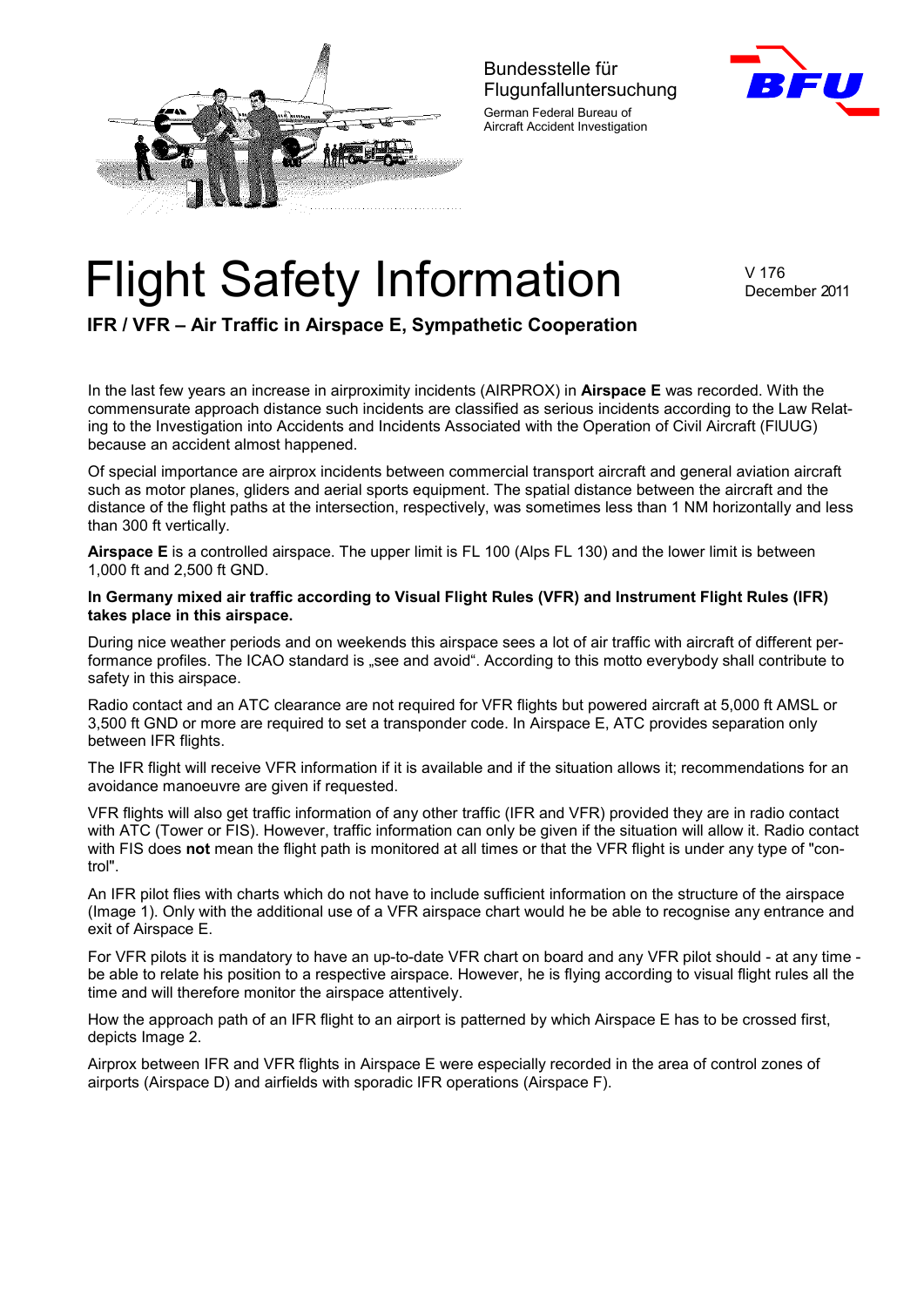In order to avoid airprox between IFR and VFR flights in Airspace E the BFU recommends: **IFR Pilots:** 

- Check during approach to an airport if and when you are entering Airspace E. Approach and departure routes do not always run through a TMA.
- Expect unidentified traffic whenever you are in Airspace E. Monitor the airspace consequentially and attentively.
- Keep in mind that not all VFR flights have a transponder on board and very often they are not in radio contact with ATC.
- Please respect that IFR flights do not generally have the right of way over VFR flights. In Airspace E the rules of the air of the Air Traffic Order **apply to everybody** in equal measure. Explicit attention should be paid to the fact that air ships, gliders, hang gliders, paragliders, balloons and aircraft towing gliders have the right of way.
- Attention should be paid to the speed limit: maximum 250 KIAS below FL100!
- During pre-flight preparation attention should be paid to the airspace structure of the departure and destination airports.

## **VFR Pilots:**

- Become aware of the flight path of IFR flights:
	- Approach and departure procedures of IFR flights also run through Airspace E.
	- **Departure routes** usually run from the respective airport to the next available route or way point. Due to the high angle of attack during climb the view down and forward is very limited especially in commercial aircraft.
	- **Standard arrival routes** run from a nearby radio beacon or way point to the runway's final approach.
	- IFR approaches and departures can be guided on individual headings which are not published in any public procedure (Air Traffic Order para 26 (2)).
- Intensify monitoring the airspace whenever you are in Airspace E in approach or departure sectors of airports, aircraft have the right of way during final approach (Air Traffic Order para 13 (4)).
- In case of doubt waive your right of way whenever you recognise another aircraft in time. **Initiate an avoidance manoeuvre in time.** You can much easier recognise a large commercial aircraft than a commercial air transport pilot can recognise you.
- Make increased use of the Flight Information Service either on the FIS or Tower frequency. Thus controllers / FIS specialists can give valuable air traffic information to everyone using the airspace.
- Even if you are not in contact with ATC and fly below 5,000 ft AMSL / 3,500 ft GND switch on your transponder. Thus traffic information can be passed on to others and the traffic warning system (TCAS) can react if necessary.
- Do not depend on any traffic warning system aboard your aircraft but use them as support to monitor the airspace.
- Adhere to the required minimum distance to clouds.

**Flying in airspace E is a coexistence of IFR and VFR air traffic. It works better if all parties concerned fly with the awareness of others and the required caution.**